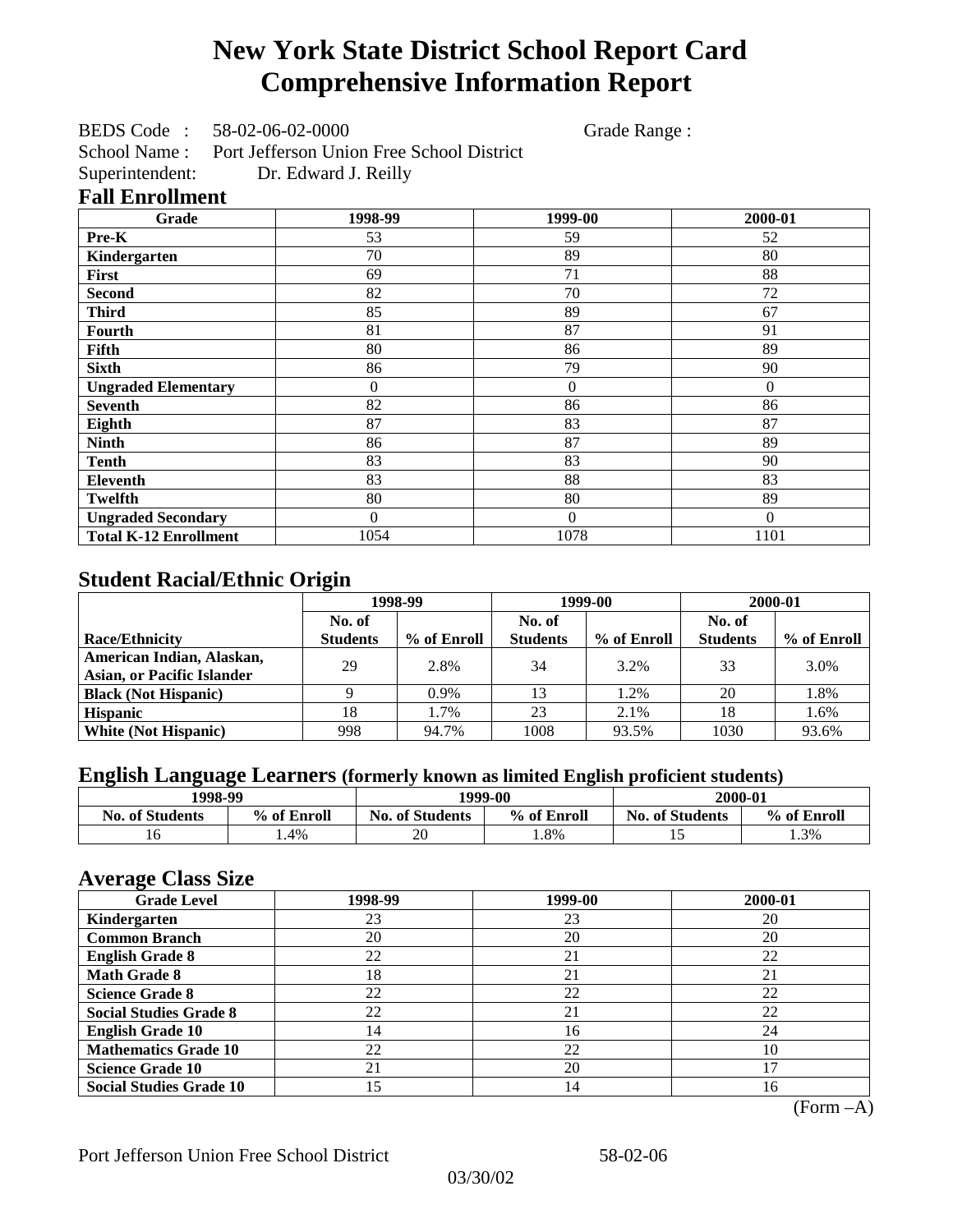## **District Need to Resource Capacity Category**

| <b>N/RC Category</b> | <b>Description</b>                                                       |
|----------------------|--------------------------------------------------------------------------|
|                      | This is a school district with low student needs in relation to district |
|                      | resource capacity.                                                       |

### **Similar School Group and Description**

| <b>Similar School Group</b> | <b>Description</b> |
|-----------------------------|--------------------|
| <b>NA</b>                   | NA                 |
|                             |                    |

**All schools within the same N/RC category are divided into three similar groups defined by the percentage of students in the school who are eligible for the free lunch program and/or who are English Language Learners (formerly known as Limited English proficient).**

## **Attendance and Suspension**

|                               | 1997-98          |         |                 | 1998-99 | 1999-00         |         |
|-------------------------------|------------------|---------|-----------------|---------|-----------------|---------|
|                               | $%$ of<br>No. of |         | No. of          | $%$ of  | No. of          | $%$ of  |
|                               | <b>Students</b>  | Enroll. | <b>Students</b> | Enroll. | <b>Students</b> | Enroll. |
| <b>Annual Attendance Rate</b> |                  | 95.1%   |                 | 94.3%   |                 | 93.9%   |
| <b>Student Suspensions</b>    | 34               | 3.3%    | 18              | 1.7%    |                 | 1.4%    |

### **Student Socioeconomic and Stability Indicators (Percent of Enrollment)**

|                          | 1998-99 | 1999-00 | 2000-01 |
|--------------------------|---------|---------|---------|
| <b>Free Lunch</b>        | 2.5%    | 2.8%    | . .5%   |
| <b>Reduced Lunch</b>     | 0.5%    | 0.6%    | 0.6%    |
| <b>Public Assistance</b> | N/A     | N/A     | N/A     |
| <b>Student Stability</b> | NA      | NA      | NA      |

### **Staff Counts**

| 2000-01 |
|---------|
| 108     |
| 18      |
| 42      |
|         |
|         |
|         |

\*Teaching out of certification more than on an incidental basis.

(Form –B)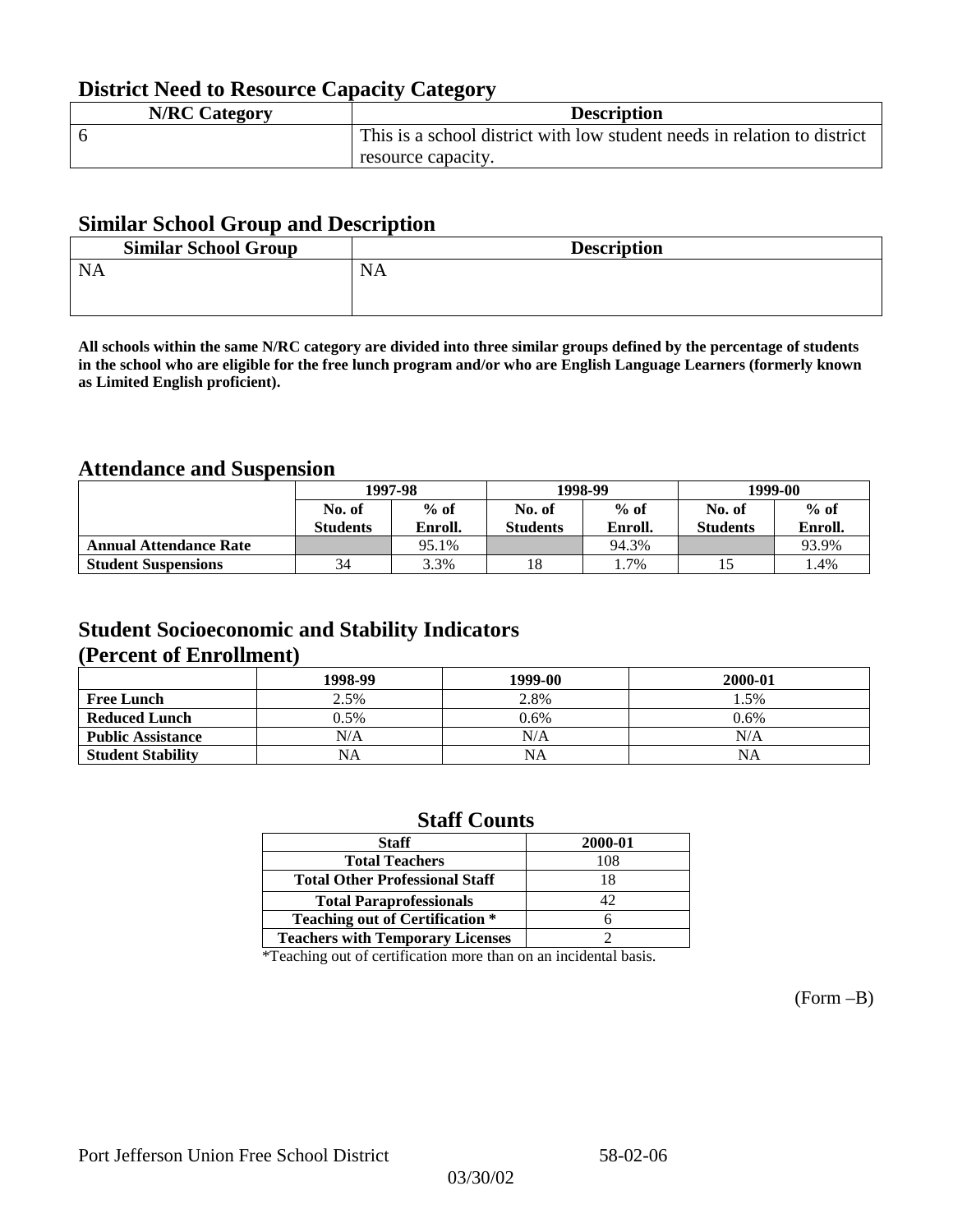# **High School Graduates and Dropouts**

| 1998-99            |                                   |                                                    | 1999-00                   |                                   |                                                    | 2000-01                          |                                   |                                                    |
|--------------------|-----------------------------------|----------------------------------------------------|---------------------------|-----------------------------------|----------------------------------------------------|----------------------------------|-----------------------------------|----------------------------------------------------|
| Total<br>Graduates | <b>Regents</b><br><b>Diplomas</b> | $\frac{0}{0}$<br><b>Regents</b><br><b>Diplomas</b> | Total<br><b>Graduates</b> | <b>Regents</b><br><b>Diplomas</b> | $\frac{0}{0}$<br><b>Regents</b><br><b>Diplomas</b> | <b>Total</b><br><b>Graduates</b> | <b>Regents</b><br><b>Diplomas</b> | $\frac{0}{0}$<br><b>Regents</b><br><b>Diplomas</b> |
| 80                 | 60                                | 75%                                                | 74                        | 61                                | 82%                                                |                                  | 59                                | 71%                                                |

## **High School Graduates\* Earning Regents Diplomas (All Students)**

## **Distribution of 2000-01 Graduates (All Students)**

|                | To 4-vear<br>College | To 2-year<br>College | <b>To Other Post-</b><br><b>Secondary</b> | <b>To the Military</b> | <b>Employment</b> | Other |
|----------------|----------------------|----------------------|-------------------------------------------|------------------------|-------------------|-------|
| <b>Number</b>  | 68                   |                      |                                           |                        |                   |       |
| <b>Percent</b> | 82%                  | 12%                  | 0%                                        | 2%                     | 0%                | 4%    |

### **2000-01 High School Completers with Disabilities**

|            | <b>Regents</b>  | <b>IEP Diplomas</b> | <b>All 2000-01</b> |
|------------|-----------------|---------------------|--------------------|
| Graduates* | <b>Diplomas</b> | or Certificates     | completers         |
| a)         | Ъ)              | (c)                 | $(a+c)$            |
|            |                 |                     |                    |

\* Local Diplomas (including local diplomas with Regents endorsements)

### **High School Noncompletion Rates**

| ຼ                    | 1998-99         |         |                 | 1999-00 | 2000-01         |         |
|----------------------|-----------------|---------|-----------------|---------|-----------------|---------|
|                      | No. of          | $%$ of  | No. of          | $%$ of  | No. of          | $%$ of  |
|                      | <b>Students</b> | Enroll. | <b>Students</b> | Enroll. | <b>Students</b> | Enroll. |
| Dropped out          |                 | 0.9%    |                 | 0.3%    |                 | 0.9%    |
| Entered GED program* |                 | 0.3%    |                 | $0.0\%$ |                 | 0.3%    |

\* The number and percentage of students who entered an alternative program leading to a high school equivalency diploma during each school year.

 $(Form - C)$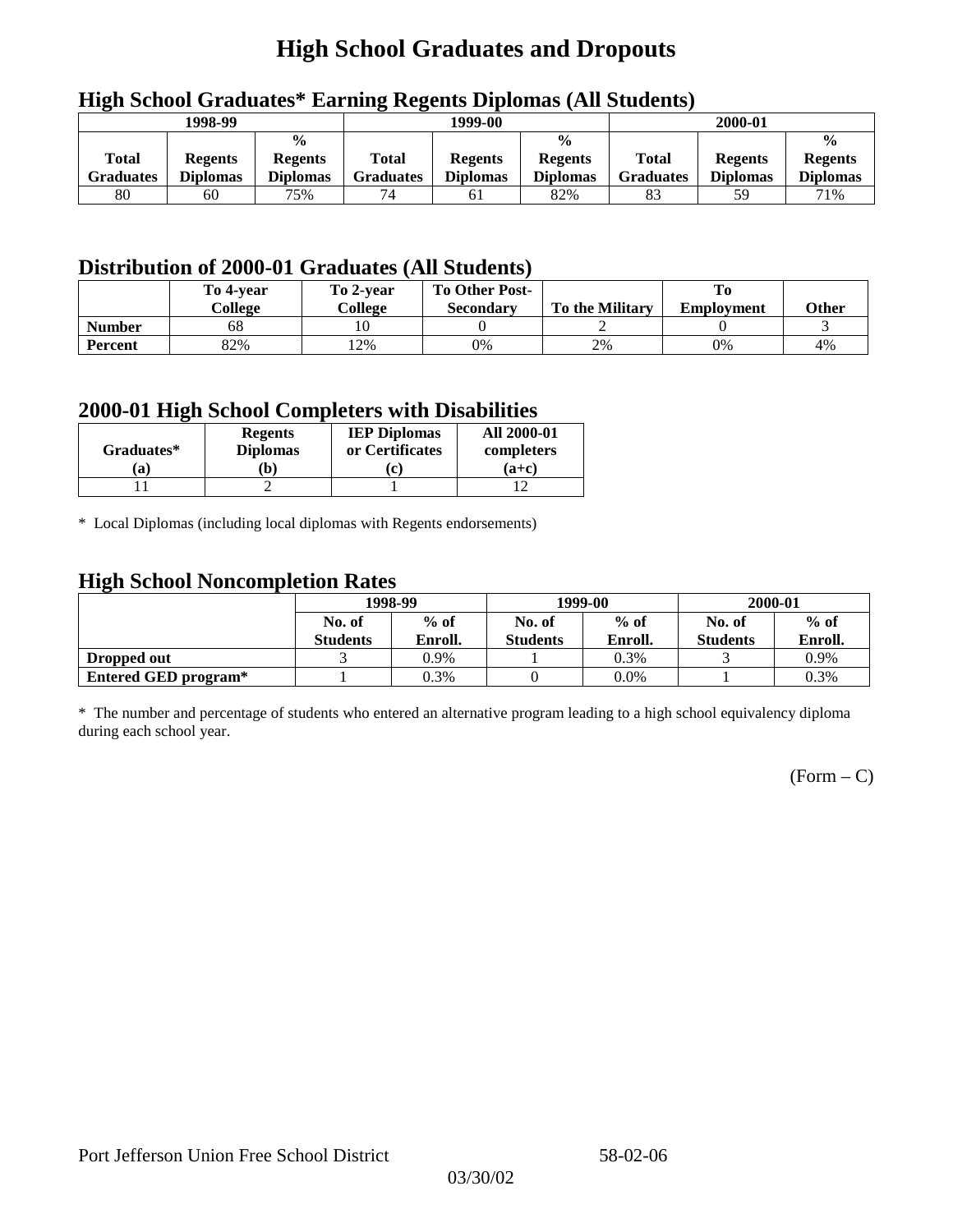## **Second Language Proficiency Examinations**

|                | 1998-99    |           |                   | 1999-00   | 2000-01           |           |  |
|----------------|------------|-----------|-------------------|-----------|-------------------|-----------|--|
| <b>Test</b>    | No. Tested | % Passing | <b>No. Tested</b> | % Passing | <b>No. Tested</b> | % Passing |  |
| French         |            | 0%        | 24                | 100%      | 10                | 100%      |  |
| <b>German</b>  |            | 0%        |                   | 0%        |                   | 0%        |  |
| <b>Italian</b> |            | 0%        |                   | 0%        |                   | 0%        |  |
| Latin          |            | 0%        |                   | 0%        | 16                | 100%      |  |
| <b>Spanish</b> |            | 0%        | 29                | 90%       | 29                | 100%      |  |

#### **General Education Students**

### **Students with Disabilities**

|                | 1998-99    |           |                   | 1999-00   | 2000-01           |           |  |
|----------------|------------|-----------|-------------------|-----------|-------------------|-----------|--|
| <b>Test</b>    | No. Tested | % Passing | <b>No. Tested</b> | % Passing | <b>No. Tested</b> | % Passing |  |
| French         |            | $0\%$     |                   |           |                   |           |  |
| German         |            | 0%        |                   | $0\%$     |                   | 0%        |  |
| Italian        |            | 0%        |                   | $0\%$     |                   | 0%        |  |
| Latin          |            | 0%        |                   | 0%        |                   |           |  |
| <b>Spanish</b> |            | 0%        |                   |           |                   |           |  |

**School reports contain data for students with disabilities for the 1999-00 and 2000-01 school years only because of changes in data collection procedures; 1998-99 data do not appear. District reports contain data for all students with disabilities enrolled in the district for the 1998-99, 1999-00 and 2000-01 school years.**

(Form – D)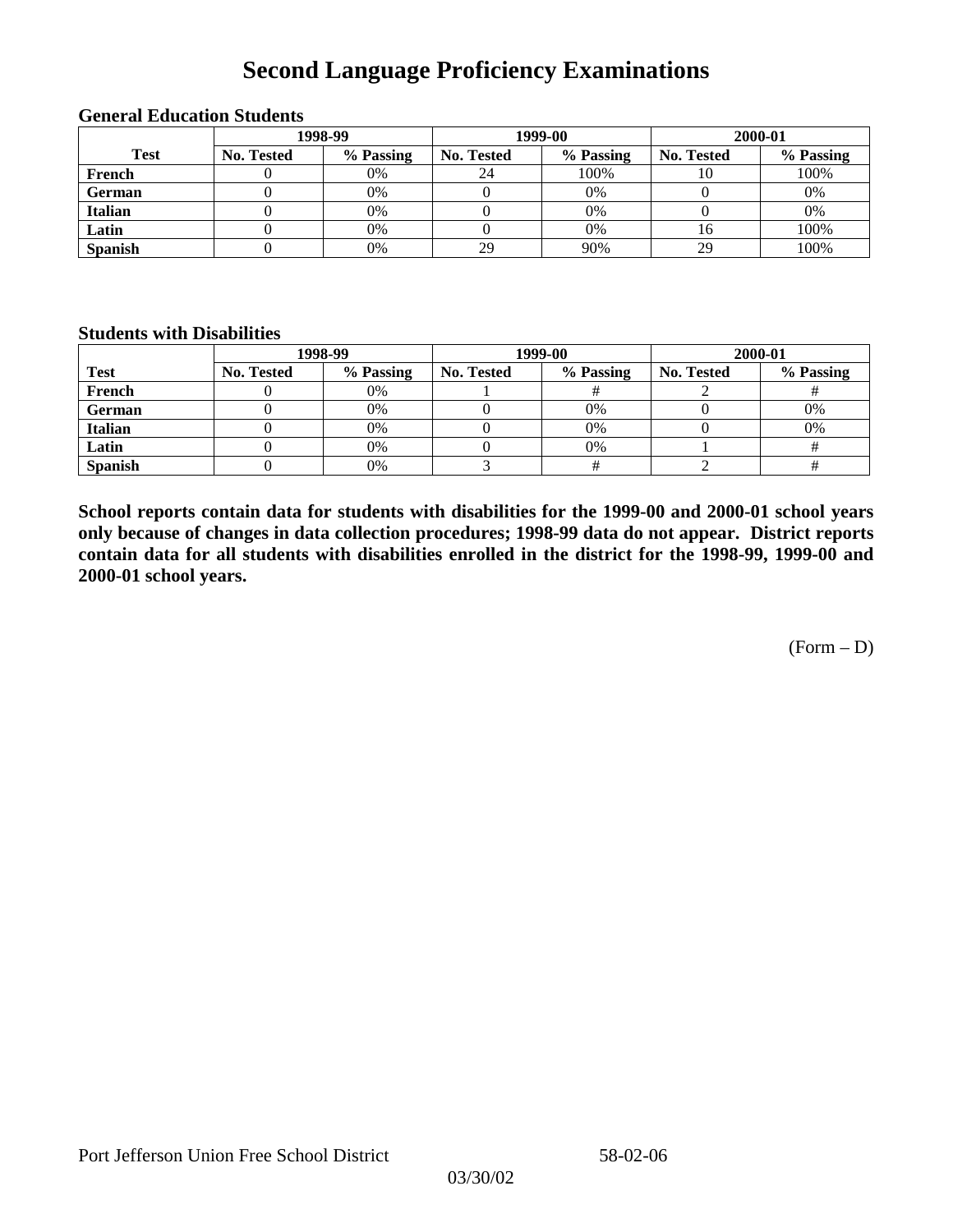## **Regents Competency Tests**

| 1998-99               |                   |           | 1999-00           | 2000-01   |                   |           |
|-----------------------|-------------------|-----------|-------------------|-----------|-------------------|-----------|
| <b>Test</b>           | <b>No. Tested</b> | % Passing | <b>No. Tested</b> | % Passing | <b>No. Tested</b> | % Passing |
| <b>Math</b>           |                   |           |                   |           |                   |           |
| <b>Science</b>        |                   | 100%      |                   |           |                   |           |
| <b>Reading</b>        |                   |           |                   | 0%        |                   | 0%        |
| Writing               |                   | 0%        |                   | 0%        |                   | 0%        |
| <b>Global Studies</b> |                   | 83%       |                   |           |                   |           |
| US Hist & Gov't.      |                   | 62%       |                   | 80%       |                   |           |

#### **General Education Students**

### **Students with Disabilities**

|                       |                   | 1998-99   | 1999-00    |           | 2000-01           |           |
|-----------------------|-------------------|-----------|------------|-----------|-------------------|-----------|
| <b>Test</b>           | <b>No. Tested</b> | % Passing | No. Tested | % Passing | <b>No. Tested</b> | % Passing |
| <b>Math</b>           |                   |           |            | 88%       |                   |           |
| <b>Science</b>        | l O               | 80%       |            |           |                   | 0%        |
| <b>Reading</b>        |                   |           |            | 100%      |                   |           |
| Writing               |                   |           |            |           |                   |           |
| <b>Global Studies</b> |                   |           |            |           |                   |           |
| US Hist & Gov't.      |                   | 67%       |            | 100%      |                   | 0%        |

**School reports contain data for students with disabilities for the 1999-00 and 2000-01 school years only because of changes in data collection procedures; 1998-99 data do not appear. District reports contain data for all students with disabilities enrolled in the district for the 1998-99, 1999-00 and 2000-01 school years.**

(Form –E)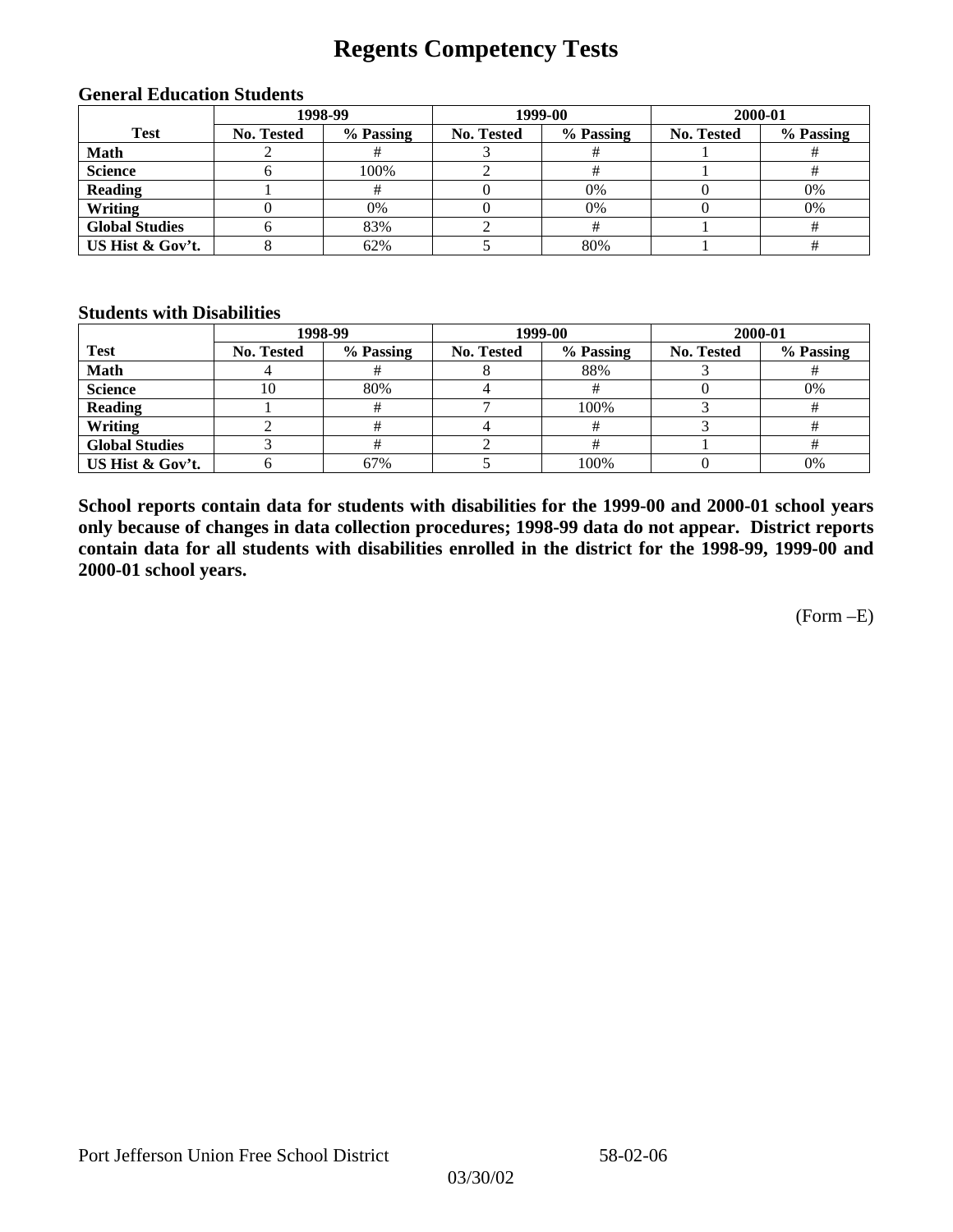|                                                             | <b>All Students</b> |                                                        |                 | <b>Students with Disabilities</b> |                  |                 |  |  |  |
|-------------------------------------------------------------|---------------------|--------------------------------------------------------|-----------------|-----------------------------------|------------------|-----------------|--|--|--|
|                                                             | 1999                | 2000                                                   | 2001            | 1999                              | 2000             | 2001            |  |  |  |
|                                                             |                     | <b>Comprehensive English</b>                           |                 |                                   |                  |                 |  |  |  |
| Number Tested                                               | 82                  | 76                                                     | 82              | 9                                 | 11               | 9               |  |  |  |
| Number scoring $55 \overline{\text{to } 100}$               | 81                  | $\overline{74}$                                        | 79              | $\overline{8}$                    | 10               | 6               |  |  |  |
| Number scoring 65 to 100                                    | 79                  | $\overline{71}$                                        | 76              | $\overline{8}$                    | $\overline{9}$   | 5               |  |  |  |
| Number scoring 85 to 100                                    | $\overline{36}$     | $\overline{21}$                                        | 51              | 1                                 | $\overline{0}$   | $\Omega$        |  |  |  |
| Percentage of Tested Scoring 55-100                         | 99%                 | 97%                                                    | 96%             | 89%                               | 91%              | 67%             |  |  |  |
| Percentage of Tested Scoring 65-100                         | 96%                 | 93%                                                    | 93%             | 89%                               | 82%              | 56%             |  |  |  |
| Percentage of Tested Scoring 85-100                         | 44%                 | 28%                                                    | 62%             | 11%                               | 0%               | $0\%$           |  |  |  |
|                                                             |                     | Math I                                                 |                 |                                   |                  |                 |  |  |  |
| Number Tested<br>88<br>87<br>12<br>80<br>10<br>6            |                     |                                                        |                 |                                   |                  |                 |  |  |  |
| Number scoring 55 to 100                                    | 84                  | 84                                                     | $\overline{76}$ | 11                                | $\overline{8}$   | 6               |  |  |  |
| Number scoring 65 to 100                                    | 79                  | 80                                                     | 73              | 9                                 | 8                | $\overline{4}$  |  |  |  |
| Number scoring 85 to 100                                    | 44                  | 62                                                     | 44              | $\overline{4}$                    | 3                | $\overline{4}$  |  |  |  |
| Percentage of Tested Scoring 55-100                         | 95%                 | 97%                                                    | 95%             | 92%                               | 80%              | 100%            |  |  |  |
| Percentage of Tested Scoring 65-100                         | 90%                 | 92%                                                    | 91%             | 75%                               | 80%              | 67%             |  |  |  |
| Percentage of Tested Scoring 85-100                         | 50%                 | 71%                                                    | 55%             | 33%                               | 30%              | 67%             |  |  |  |
| Math A                                                      |                     |                                                        |                 |                                   |                  |                 |  |  |  |
| Number Tested                                               | 5                   | $\theta$                                               | 10              | $\overline{4}$                    | $\boldsymbol{0}$ | 3               |  |  |  |
| Number scoring $5\overline{5}$ to $100$                     | $\overline{c}$      | $\mathbf{0}$                                           | $\overline{4}$  | #                                 | $\mathbf{0}$     | $\overline{\#}$ |  |  |  |
| Number scoring 65 to 100                                    | $\mathbf{1}$        | $\mathbf{0}$                                           | $\overline{4}$  | $\#$                              | $\mathbf{0}$     | $\#$            |  |  |  |
| Number scoring 85 to 100                                    | $\mathbf{0}$        | $\overline{0}$                                         | $\mathbf{1}$    | $\overline{\overline{t}}$         | $\mathbf{0}$     | $\overline{+}$  |  |  |  |
| Percentage of Tested Scoring 55-100                         | 40%                 | 0%                                                     | 40%             | $\#$                              | 0%               | #               |  |  |  |
| Percentage of Tested Scoring 65-100                         | 20%                 | 0%                                                     | 40%             | $\overline{\#}$                   | 0%               | $\overline{\#}$ |  |  |  |
| Percentage of Tested Scoring 85-100                         | 0%                  | 0%                                                     | 10%             | #                                 | 0%               | $\#$            |  |  |  |
|                                                             |                     | <b>Global Studies (last administered January 2000)</b> |                 |                                   |                  |                 |  |  |  |
| Number Tested                                               | 74                  | $\boldsymbol{0}$                                       |                 | 9                                 | $\boldsymbol{0}$ |                 |  |  |  |
| Number scoring 55 to 100                                    | $\overline{74}$     | $\overline{0}$                                         |                 | $\overline{9}$                    | $\overline{0}$   |                 |  |  |  |
| Number scoring 65 to 100                                    | 73                  | $\overline{0}$                                         |                 | $\overline{9}$                    | $\overline{0}$   |                 |  |  |  |
| Number scoring 85 to 100                                    | 42                  | $\overline{0}$                                         |                 | $\overline{c}$                    | $\overline{0}$   |                 |  |  |  |
| Percentage of Tested Scoring 55-100                         | 100%                | 0%                                                     |                 | 100%                              | 0%               |                 |  |  |  |
| Percentage of Tested Scoring 65-100                         | 99%                 | 0%                                                     |                 | 100%                              | $0\%$            |                 |  |  |  |
| Percentage of Tested Scoring 85-100                         | 57%                 | $\overline{0\%}$                                       |                 | 22%                               | 0%               |                 |  |  |  |
| Global History and Geography (first administered June 2000) |                     |                                                        |                 |                                   |                  |                 |  |  |  |
| Number Tested                                               |                     | 82                                                     | 82              |                                   | $\mathfrak s$    | $\,8\,$         |  |  |  |
| Number scoring 55 to 100                                    |                     | 81                                                     | 82              |                                   | 5                | $\overline{8}$  |  |  |  |
| Number scoring 65 to 100                                    |                     | 80                                                     | 82              |                                   | $\overline{5}$   | $\overline{8}$  |  |  |  |
| Number scoring 85 to 100                                    |                     | $\overline{58}$                                        | $\overline{55}$ |                                   | $\overline{0}$   | $\overline{3}$  |  |  |  |
| Percentage of Tested Scoring 55-100                         |                     | 99%                                                    | 100%            |                                   | 100%             | 100%            |  |  |  |
| Percentage of Tested Scoring 65-100                         |                     | 98%                                                    | 100%            |                                   | 100%             | 100%            |  |  |  |
| Percentage of Tested Scoring 85-100                         |                     | 71%                                                    | 67%             |                                   | $0\%$            | 38%             |  |  |  |

 $(Form - G)$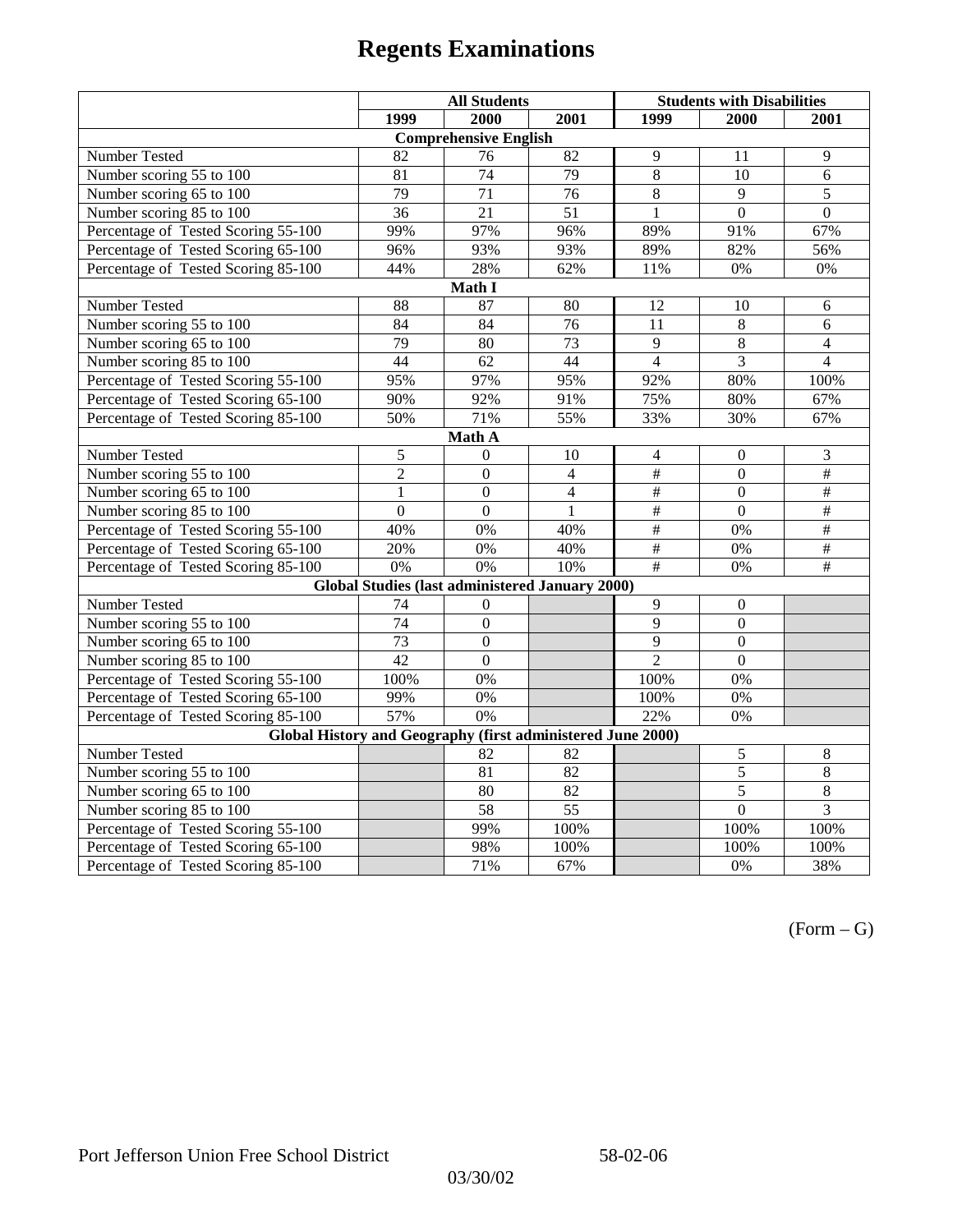|                                                              |      | <b>All Students</b>                                        |      | <b>Students with Disabilities</b> |          |          |
|--------------------------------------------------------------|------|------------------------------------------------------------|------|-----------------------------------|----------|----------|
|                                                              | 1999 | 2000                                                       | 2001 | 1999                              | 2000     | 2001     |
| U.S. History and Government (last administered January 2001) |      |                                                            |      |                                   |          |          |
| Number Tested                                                | 73   | 77                                                         |      | 8                                 | 9        | $\theta$ |
| Number scoring 55 to 100                                     | 72   | 74                                                         | #    | 7                                 | 9        | $\theta$ |
| Number scoring 65 to 100                                     | 70   | 66                                                         | #    | 5                                 | 5        | $\theta$ |
| Number scoring 85 to 100                                     | 22   | 25                                                         | #    |                                   | $\theta$ | $\Omega$ |
| Percentage of Tested Scoring 55-100                          | 99%  | 96%                                                        | #    | 88%                               | 100%     | $0\%$    |
| Percentage of Tested Scoring 65-100                          | 96%  | 86%                                                        | #    | 62%                               | 56%      | $0\%$    |
| Percentage of Tested Scoring 85-100                          | 30%  | 32%                                                        | #    | 12%                               | $0\%$    | $0\%$    |
|                                                              |      | U.S. History and Government (first administered June 2001) |      |                                   |          |          |
| Number Tested                                                |      |                                                            | 78   |                                   |          | 6        |
| Number scoring 55 to 100                                     |      |                                                            | 77   |                                   |          | 6        |
| Number scoring 65 to 100                                     |      |                                                            | 71   |                                   |          | 6        |
| Number scoring 85 to 100                                     |      |                                                            | 45   |                                   |          |          |
| Percentage of Tested Scoring 55-100                          |      |                                                            | 99%  |                                   |          | 100%     |
| Percentage of Tested Scoring 65-100                          |      |                                                            | 91%  |                                   |          | 100%     |
| Percentage of Tested Scoring 85-100                          |      |                                                            | 58%  |                                   |          | 17%      |

(Form – H)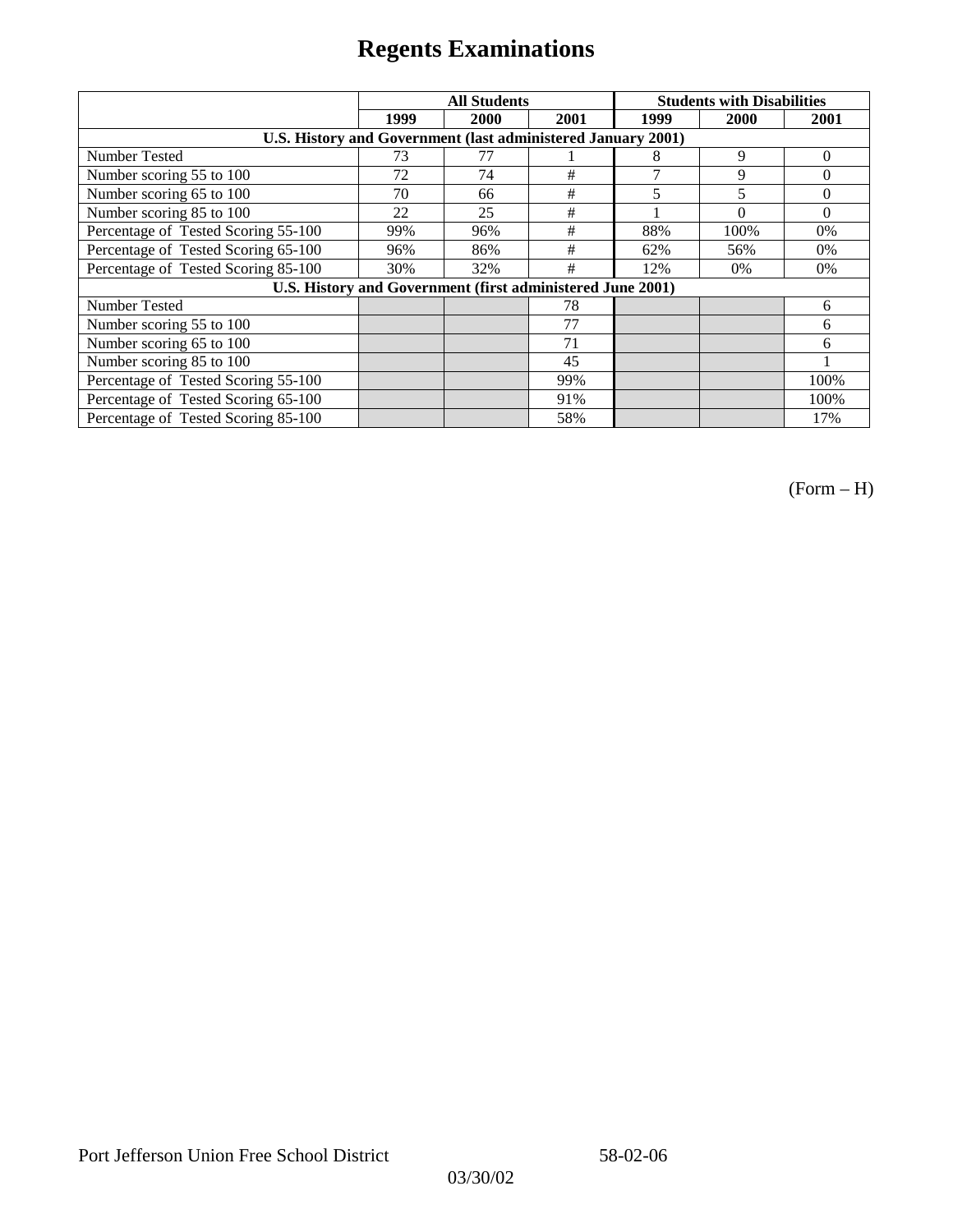# **Average Grade Enrollment**

### **All Students**

| Year | Grade 9<br><b>Enrollment</b><br>(June) | Grade 10<br><b>Enrollment</b><br>(June) | Grade 11<br><b>Enrollment</b><br>(June) | Grade 12<br><b>Enrollment</b><br>(June) | $AGE^*$ |
|------|----------------------------------------|-----------------------------------------|-----------------------------------------|-----------------------------------------|---------|
| 1999 | 88                                     | 83                                      | 81                                      | 82                                      | 84      |
| 2000 | 88                                     | 86                                      | 86                                      | 78                                      | 85      |
| 2001 | 86                                     | 84                                      | 85                                      | 86                                      | 85      |

\* In schools with no grade 9 - 12 enrollment, AGE is the grade 8 enrollment

### **Students with Disabilities**

| Year | Grade 9<br><b>Enrollment</b><br>(June) | Grade 10<br><b>Enrollment</b><br>(June) | Grade 11<br><b>Enrollment</b><br>(June) | Grade 12<br><b>Enrollment</b><br>(June) | $AGE^*$ |
|------|----------------------------------------|-----------------------------------------|-----------------------------------------|-----------------------------------------|---------|
| 1999 | 10                                     |                                         |                                         |                                         | 10      |
| 2000 |                                        |                                         | 16                                      |                                         |         |
| 2001 | 10                                     | 10                                      |                                         | 13                                      | 10      |

\* In schools with no grade 9 - 12 enrollment, AGE is the grade 8 enrollment

(Form – I)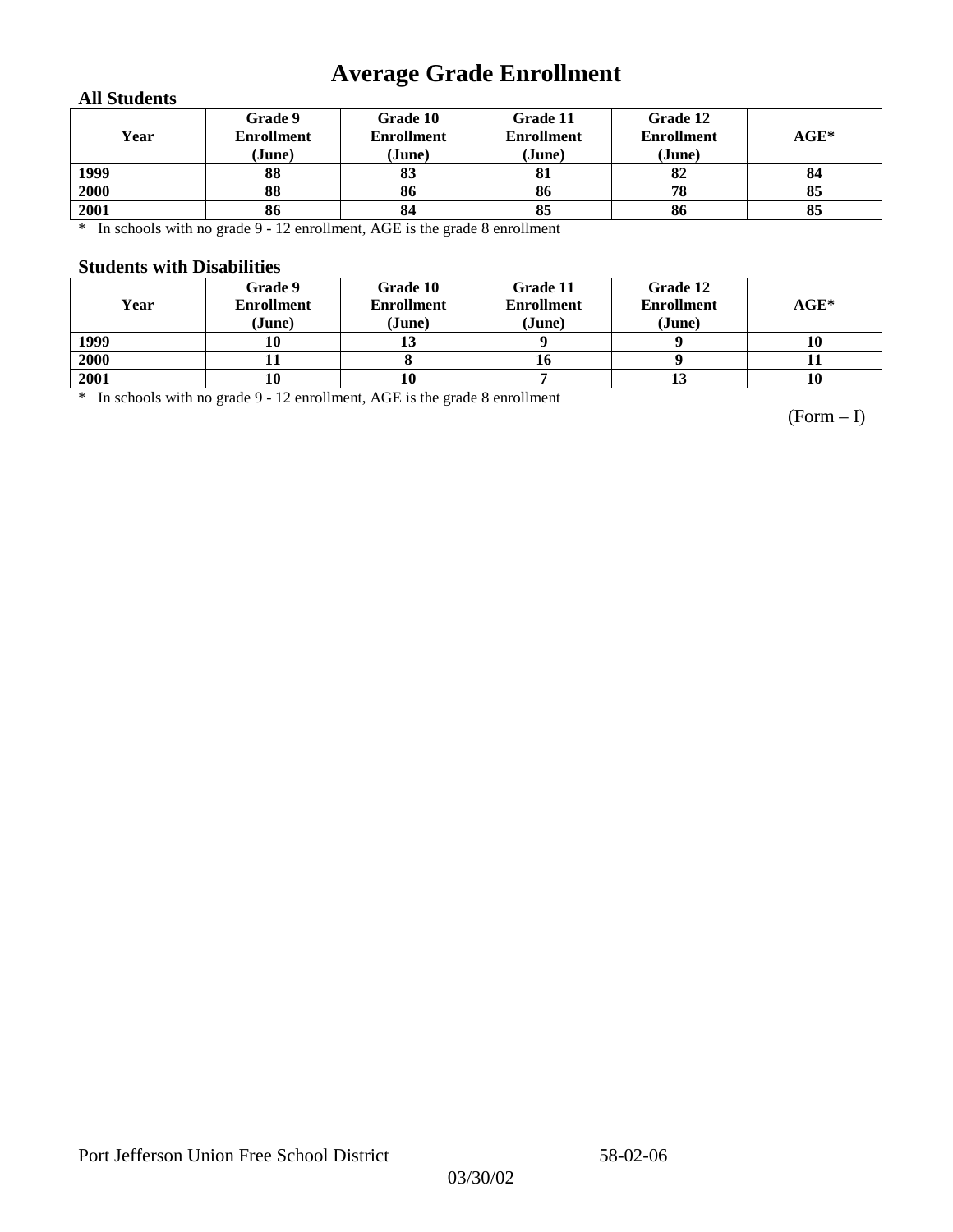|                                       | <b>All Students</b> |                              |                  | <b>Students with Disabilities</b> |                  |                  |
|---------------------------------------|---------------------|------------------------------|------------------|-----------------------------------|------------------|------------------|
|                                       | 1999                | 2000                         | 2001             | 1999                              | 2000             | 2001             |
| <b>Average Grade Enrollment (AGE)</b> | 84                  | $\overline{85}$              | $\overline{85}$  | 10                                | 11               | 10               |
|                                       |                     | <b>Comprehensive French</b>  |                  |                                   |                  |                  |
| <b>Number Tested</b>                  | 12                  | 10                           | 11               | $\overline{2}$                    | $\theta$         | $\mathbf{0}$     |
| Number scoring 55 to 100              | $\overline{12}$     | 10                           | 11               | $\overline{\overline{H}}$         | $\Omega$         | $\mathbf{0}$     |
| Number scoring 65 to 100              | 12                  | 10                           | 11               | $\#$                              | $\mathbf{0}$     | $\mathbf{0}$     |
| Number scoring 85 to 100              | 10                  | 10                           | 10               | $\frac{1}{2}$                     | $\mathbf{0}$     | $\mathbf{0}$     |
| Percentage of AGE Tested              | 14%                 | 12%                          | 13%              | $\overline{\#}$                   | 0%               | 0%               |
| Percentage of AGE Scoring 55-100      | 14%                 | 12%                          | 13%              | $\#$                              | 0%               | 0%               |
| Percentage of AGE Scoring 65-100      | 14%                 | 12%                          | 13%              | $\overline{\overline{H}}$         | 0%               | 0%               |
| Percentage of AGE Scoring 85-100      | 12%                 | 12%                          | 12%              | $\overline{\overline{H}}$         | 0%               | 0%               |
| Percentage of Tested Scoring 65-100   | 100%                | 100%                         | 100%             | #                                 | 0%               | 0%               |
|                                       |                     | <b>Comprehensive Italian</b> |                  |                                   |                  |                  |
| Number Tested                         | $\theta$            | $\theta$                     | $\mathbf{0}$     | $\overline{0}$                    | $\mathbf{0}$     | $\theta$         |
| Number scoring 55 to 100              | $\boldsymbol{0}$    | $\overline{0}$               | $\Omega$         | $\overline{0}$                    | $\overline{0}$   | $\boldsymbol{0}$ |
| Number scoring 65 to 100              | $\mathbf{0}$        | $\mathbf{0}$                 | $\mathbf{0}$     | $\overline{0}$                    | $\overline{0}$   | $\mathbf{0}$     |
| Number scoring 85 to 100              | $\overline{0}$      | $\overline{0}$               | $\overline{0}$   | $\overline{0}$                    | $\overline{0}$   | $\overline{0}$   |
| Percentage of AGE Tested              | 0%                  | 0%                           | 0%               | 0%                                | 0%               | 0%               |
| Percentage of AGE Scoring 55-100      | 0%                  | 0%                           | 0%               | 0%                                | 0%               | 0%               |
| Percentage of AGE Scoring 65-100      | 0%                  | 0%                           | 0%               | 0%                                | 0%               | 0%               |
| Percentage of AGE Scoring 85-100      | 0%                  | 0%                           | 0%               | 0%                                | 0%               | 0%               |
| Percentage of Tested Scoring 65-100   | 0%                  | 0%                           | 0%               | 0%                                | 0%               | 0%               |
|                                       |                     | <b>Comprehensive German</b>  |                  |                                   |                  |                  |
| Number Tested                         | $\mathbf{0}$        | $\theta$                     | $\mathbf{0}$     | $\overline{0}$                    | $\mathbf{0}$     | $\mathbf{0}$     |
| Number scoring 55 to 100              | $\mathbf{0}$        | $\mathbf{0}$                 | $\overline{0}$   | $\overline{0}$                    | $\overline{0}$   | $\boldsymbol{0}$ |
| Number scoring 65 to 100              | $\overline{0}$      | $\mathbf{0}$                 | $\overline{0}$   | $\overline{0}$                    | $\mathbf{0}$     | $\boldsymbol{0}$ |
| Number scoring 85 to 100              | $\overline{0}$      | $\overline{0}$               | $\overline{0}$   | $\overline{0}$                    | $\overline{0}$   | $\overline{0}$   |
| Percentage of AGE Tested              | 0%                  | 0%                           | 0%               | 0%                                | 0%               | 0%               |
| Percentage of AGE Scoring 55-100      | 0%                  | 0%                           | 0%               | 0%                                | 0%               | 0%               |
| Percentage of AGE Scoring 65-100      | 0%                  | 0%                           | 0%               | 0%                                | 0%               | 0%               |
| Percentage of AGE Scoring 85-100      | 0%                  | 0%                           | 0%               | 0%                                | 0%               | 0%               |
| Percentage of Tested Scoring 65-100   | 0%                  | 0%                           | 0%               | 0%                                | 0%               | 0%               |
|                                       |                     | <b>Comprehensive Hebrew</b>  |                  |                                   |                  |                  |
| Number Tested                         | $\boldsymbol{0}$    | $\Omega$                     | $\boldsymbol{0}$ | $\boldsymbol{0}$                  | $\boldsymbol{0}$ | $\boldsymbol{0}$ |
| Number scoring 55 to 100              | $\boldsymbol{0}$    | $\mathbf{0}$                 | $\overline{0}$   | $\overline{0}$                    | $\mathbf{0}$     | $\mathbf{0}$     |
| Number scoring 65 to 100              | $\boldsymbol{0}$    | $\mathbf{0}$                 | $\overline{0}$   | $\overline{0}$                    | $\mathbf{0}$     | $\mathbf{0}$     |
| Number scoring 85 to 100              | $\overline{0}$      | $\overline{0}$               | $\overline{0}$   | $\overline{0}$                    | $\Omega$         | $\mathbf{0}$     |
| Percentage of AGE Tested              | 0%                  | 0%                           | 0%               | 0%                                | 0%               | 0%               |
| Percentage of AGE Scoring 55-100      | 0%                  | 0%                           | 0%               | 0%                                | 0%               | 0%               |
| Percentage of AGE Scoring 65-100      | 0%                  | 0%                           | 0%               | 0%                                | 0%               | 0%               |
| Percentage of AGE Scoring 85-100      | 0%                  | 0%                           | 0%               | $0\%$                             | 0%               | 0%               |
| Percentage of Tested Scoring 65-100   | 0%                  | 0%                           | 0%               | 0%                                | 0%               | 0%               |

(Form –J)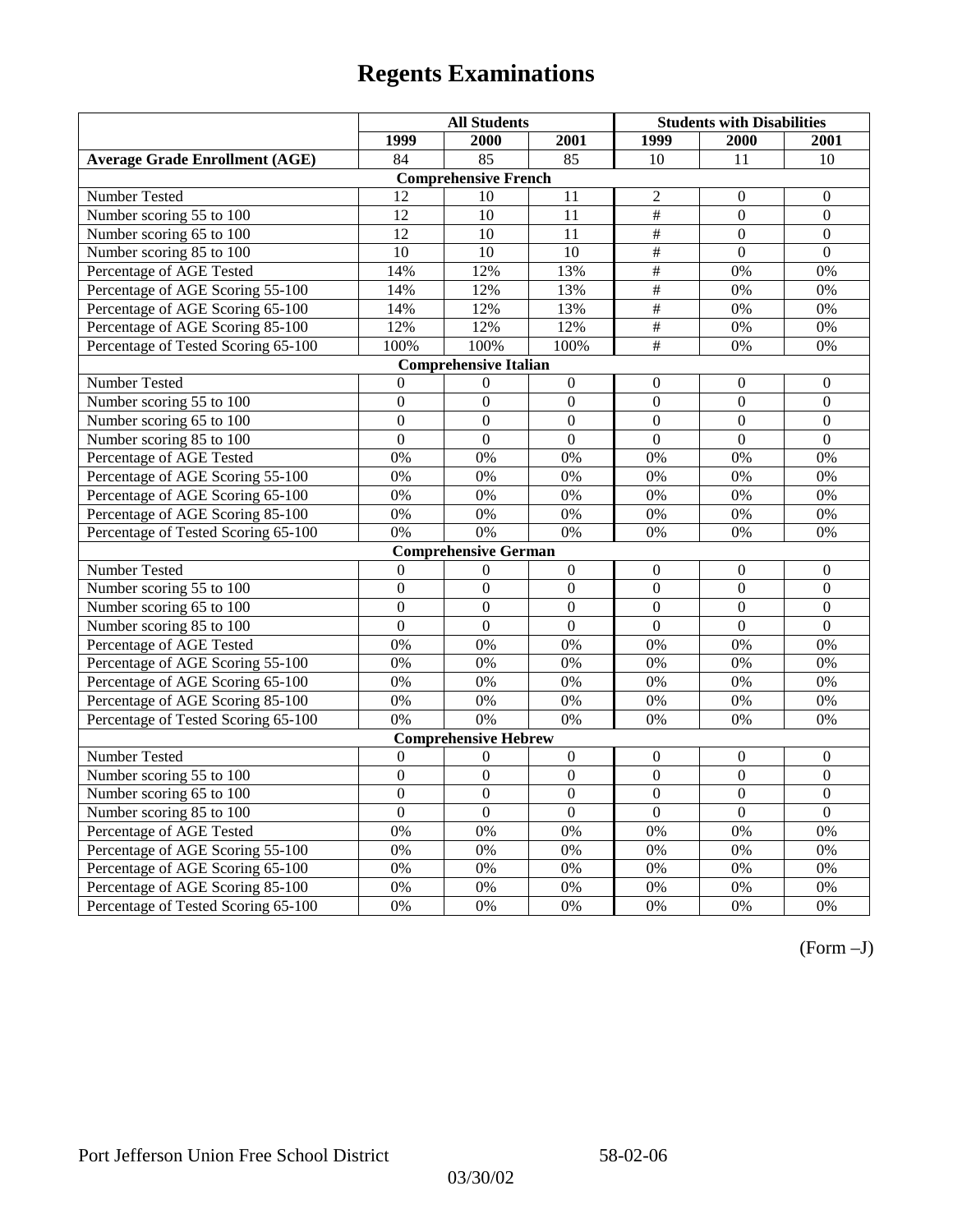|                                       |      | <b>All Students</b>          |      | <b>Students with Disabilities</b> |              |                |
|---------------------------------------|------|------------------------------|------|-----------------------------------|--------------|----------------|
|                                       | 1999 | 2000                         | 2001 | 1999                              | <b>2000</b>  | 2001           |
| <b>Average Grade Enrollment (AGE)</b> | 84   | 85                           | 85   | 10                                | 11           | 10             |
|                                       |      | <b>Comprehensive Spanish</b> |      |                                   |              |                |
| <b>Number Tested</b>                  | 20   | 41                           | 33   | $\overline{0}$                    | $\mathbf{0}$ | $\mathbf{0}$   |
| Number scoring 55 to 100              | 20   | 41                           | 33   | $\theta$                          | $\theta$     | $\Omega$       |
| Number scoring 65 to 100              | 20   | 40                           | 33   | $\boldsymbol{0}$                  | $\mathbf{0}$ | $\mathbf{0}$   |
| Number scoring 85 to 100              | 19   | 31                           | 29   | $\theta$                          | $\theta$     | $\Omega$       |
| Percentage of AGE Tested              | 24%  | 48%                          | 39%  | 0%                                | 0%           | $0\%$          |
| Percentage of AGE Scoring 55-100      | 24%  | 48%                          | 39%  | 0%                                | 0%           | 0%             |
| Percentage of AGE Scoring 65-100      | 24%  | 47%                          | 39%  | 0%                                | 0%           | 0%             |
| Percentage of AGE Scoring 85-100      | 23%  | 36%                          | 34%  | 0%                                | 0%           | 0%             |
| Percentage of Tested Scoring 65-100   | 100% | 98%                          | 100% | 0%                                | $0\%$        | 0%             |
|                                       |      | <b>Comprehensive Latin</b>   |      |                                   |              |                |
| Number Tested                         | 16   | 14                           | 11   | $\theta$                          | $\theta$     | $\overline{0}$ |
| Number scoring 55 to 100              | 16   | 14                           | 11   | $\boldsymbol{0}$                  | $\Omega$     | $\mathbf{0}$   |
| Number scoring 65 to 100              | 16   | 14                           | 11   | $\theta$                          | $\theta$     | $\Omega$       |
| Number scoring 85 to 100              | 12   | 13                           | 7    | $\Omega$                          | $\Omega$     | $\Omega$       |
| Percentage of AGE Tested              | 19%  | 16%                          | 13%  | 0%                                | 0%           | 0%             |
| Percentage of AGE Scoring 55-100      | 19%  | 16%                          | 13%  | 0%                                | 0%           | 0%             |
| Percentage of AGE Scoring 65-100      | 19%  | 16%                          | 13%  | 0%                                | 0%           | 0%             |
| Percentage of AGE Scoring 85-100      | 14%  | 15%                          | 8%   | 0%                                | $0\%$        | $0\%$          |
| Percentage of Tested Scoring 65-100   | 100% | 100%                         | 100% | $0\%$                             | $0\%$        | $0\%$          |

(Form – K)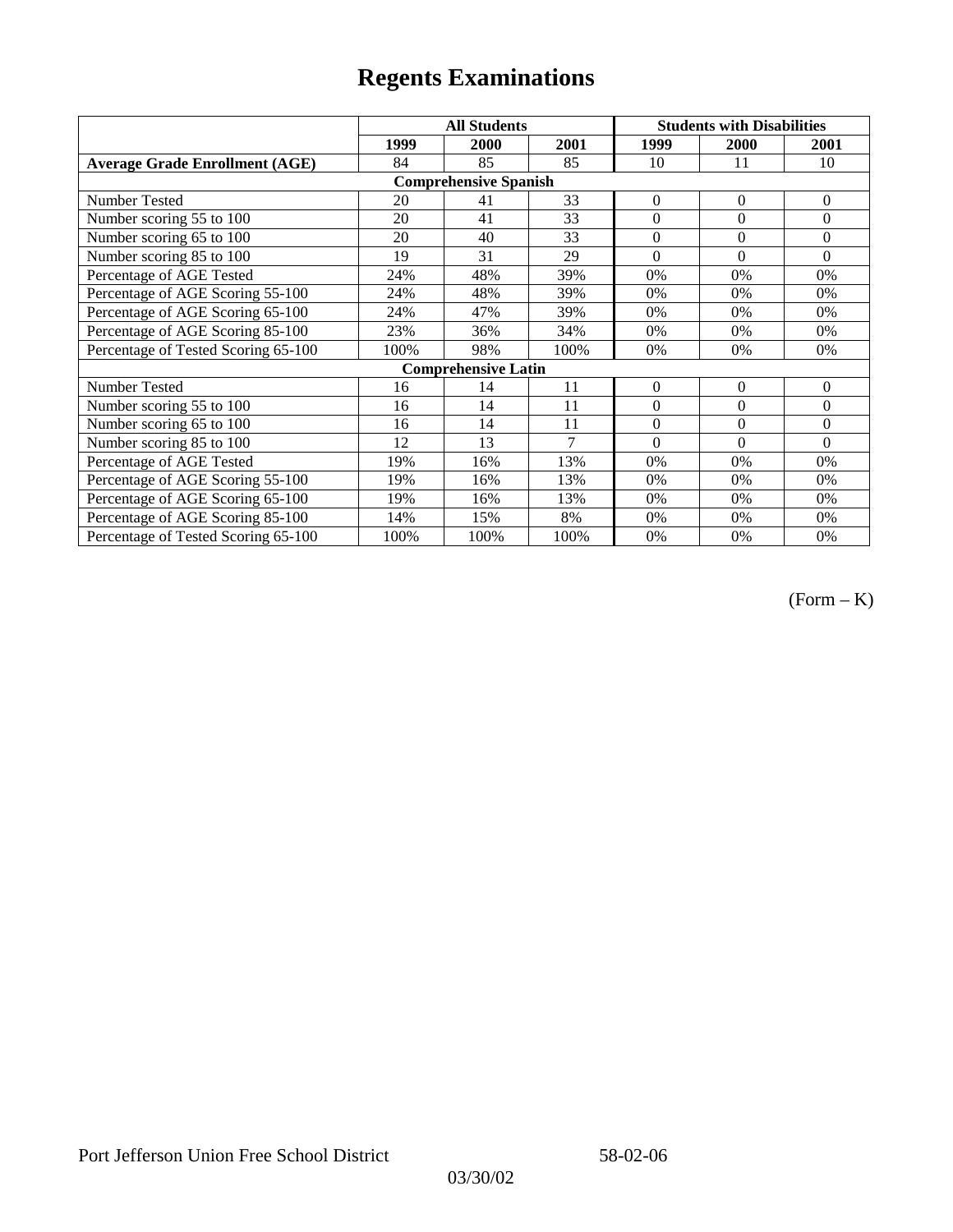|                                       | <b>All Students</b> |                                       |                 | <b>Students with Disabilities</b> |                          |                  |  |  |
|---------------------------------------|---------------------|---------------------------------------|-----------------|-----------------------------------|--------------------------|------------------|--|--|
|                                       | 1999                | 2000                                  | 2001            | 1999                              | 2000                     | 2001             |  |  |
| <b>Average Grade Enrollment (AGE)</b> | 84                  | 85                                    | 85              | 10                                | 11                       | 10               |  |  |
|                                       |                     | Math II                               |                 |                                   |                          |                  |  |  |
| Number Tested                         | 84                  | 83                                    | 78              | $\overline{4}$                    | 7                        | 7                |  |  |
| Number scoring 55 to 100              | 81                  | 71                                    | $\overline{73}$ | $\#$                              | 6                        | $\overline{5}$   |  |  |
| Number scoring 65 to 100              | 78                  | 64                                    | 67              | $\overline{\#}$                   | $\overline{4}$           | $\overline{4}$   |  |  |
| Number scoring 85 to 100              | $\overline{54}$     | 37                                    | 43              | $\overline{\#}$                   |                          | 1                |  |  |
| Percentage of AGE Tested              | 100%                | 98%                                   | 92%             | $\#$                              | 64%                      | 70%              |  |  |
| Percentage of AGE Scoring 55-100      | 96%                 | 84%                                   | 86%             | $\#$                              | 55%                      | 50%              |  |  |
| Percentage of AGE Scoring 65-100      | 93%                 | 75%                                   | 79%             | $\overline{\#}$                   | 36%                      | 40%              |  |  |
| Percentage of AGE Scoring 85-100      | 64%                 | 44%                                   | 51%             | $\overline{\#}$                   | 9%                       | 10%              |  |  |
| Percentage of Tested Scoring 65-100   | 93%                 | 77%                                   | 86%             | $\#$                              | 57%                      | 57%              |  |  |
| Math III                              |                     |                                       |                 |                                   |                          |                  |  |  |
| Number Tested                         | 63                  | 75                                    | 66              | $\overline{2}$                    | $\sqrt{2}$               | $\mathbf{1}$     |  |  |
| Number scoring 55 to 100              | 60                  | 69                                    | 61              | $\overline{\#}$                   | $\overline{+}$           | $\#$             |  |  |
| Number scoring 65 to 100              | 58                  | 67                                    | 59              | $\#$                              | $\#$                     | $\#$             |  |  |
| Number scoring 85 to 100              | 31                  | 41                                    | 33              | $\#$                              | $\#$                     | $\#$             |  |  |
| Percentage of AGE Tested              | 75%                 | 88%                                   | 78%             | $\#$                              | $\#$                     | $\#$             |  |  |
| Percentage of AGE Scoring 55-100      | 71%                 | 81%                                   | 72%             | $\overline{\#}$                   | $\overline{\overline{}}$ | $\#$             |  |  |
| Percentage of AGE Scoring 65-100      | 69%                 | 79%                                   | 69%             | $\#$                              | $\#$                     | $\#$             |  |  |
| Percentage of AGE Scoring 85-100      | 37%                 | 48%                                   | 39%             | $\#$                              | $\#$                     | $\#$             |  |  |
| Percentage of Tested Scoring 65-100   | 92%                 | 89%                                   | 89%             | #                                 | #                        | $\#$             |  |  |
|                                       |                     | Math B (first administered June 2001) |                 |                                   |                          |                  |  |  |
| Number Tested                         |                     |                                       | $\overline{0}$  |                                   |                          | $\boldsymbol{0}$ |  |  |
| Number scoring 55 to 100              |                     |                                       | $\overline{0}$  |                                   |                          | $\mathbf{0}$     |  |  |
| Number scoring 65 to 100              |                     |                                       | $\overline{0}$  |                                   |                          | $\boldsymbol{0}$ |  |  |
| Number scoring 85 to 100              |                     |                                       | $\overline{0}$  |                                   |                          | $\mathbf{0}$     |  |  |
| Percentage of AGE Tested              |                     |                                       | 0%              |                                   |                          | 0%               |  |  |
| Percentage of AGE Scoring 55-100      |                     |                                       | 0%              |                                   |                          | 0%               |  |  |
| Percentage of AGE Scoring 65-100      |                     |                                       | 0%              |                                   |                          | $0\%$            |  |  |
| Percentage of AGE Scoring 85-100      |                     |                                       | 0%              |                                   |                          | 0%               |  |  |
| Percentage of Tested Scoring 65-100   |                     |                                       | 0%              |                                   |                          | 0%               |  |  |

 $(Form - L)$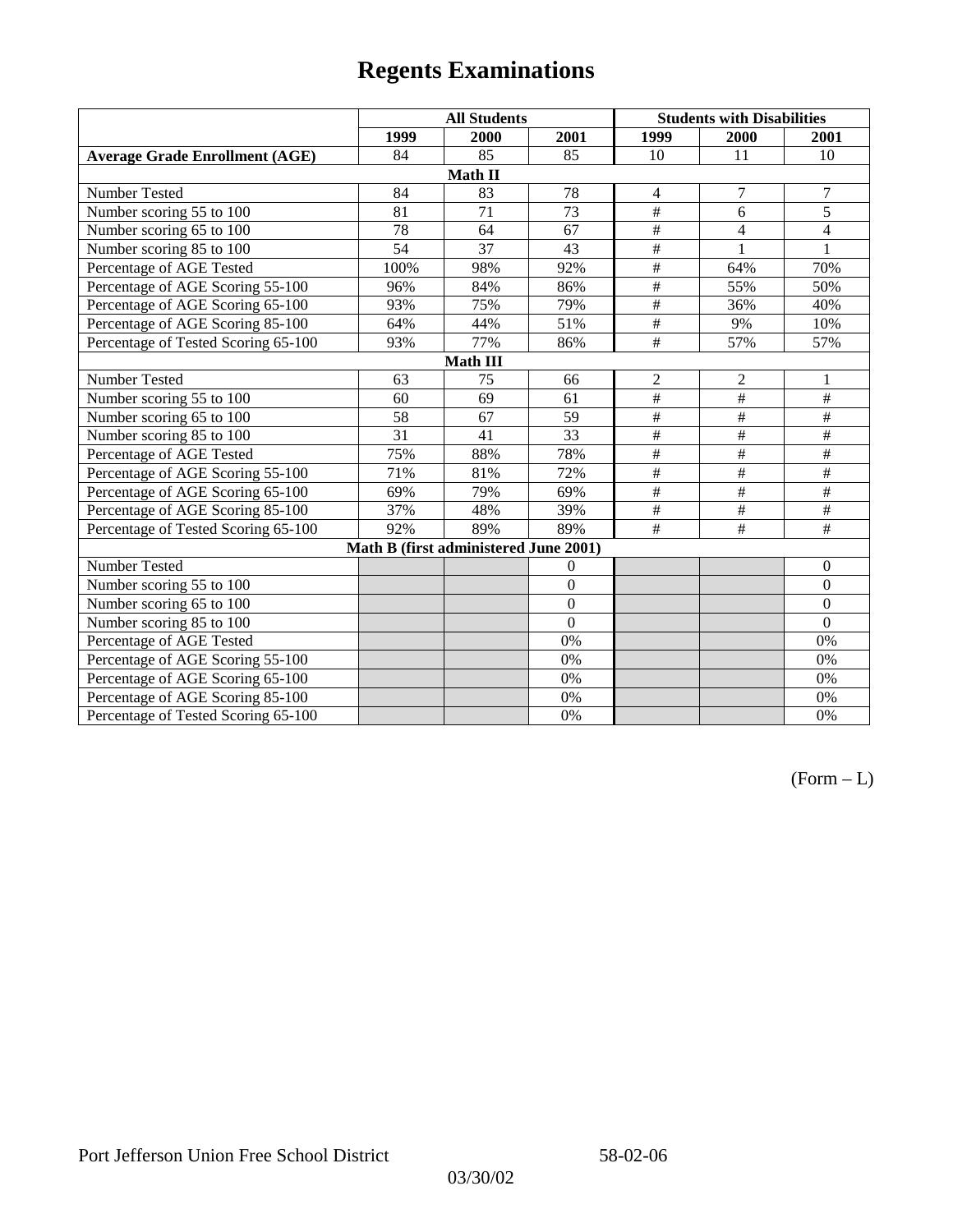|                                                                | <b>All Students</b> |                                                 |                  | <b>Students with Disabilities</b> |                         |                                                                           |  |  |
|----------------------------------------------------------------|---------------------|-------------------------------------------------|------------------|-----------------------------------|-------------------------|---------------------------------------------------------------------------|--|--|
|                                                                | 1999                | 2000                                            | 2001             | 1999                              | 2000                    | 2001                                                                      |  |  |
| <b>Average Grade Enrollment (AGE)</b>                          | 84                  | 85                                              | 85               | 10                                | 11                      | 10                                                                        |  |  |
| Earth Science (last administered January 2001)                 |                     |                                                 |                  |                                   |                         |                                                                           |  |  |
| Number Tested                                                  | 60                  | 92                                              | $\mathbf{0}$     | $\mathbf{1}$                      | 13                      | $\theta$                                                                  |  |  |
| Number scoring 55 to 100                                       | 60                  | 91                                              | $\mathbf{0}$     | $\#$                              | 12                      | $\mathbf{0}$                                                              |  |  |
| Number scoring 65 to 100                                       | 59                  | 86                                              | $\Omega$         | $\overline{\#}$                   | $\tau$                  | $\boldsymbol{0}$                                                          |  |  |
| Number scoring 85 to 100                                       | 41                  | 53                                              | $\overline{0}$   | $\overline{\#}$                   | 3                       | $\mathbf{0}$                                                              |  |  |
| Percentage of AGE Tested                                       | 71%                 | 108%                                            | 0%               | $\#$                              | 118%                    | 0%                                                                        |  |  |
| Percentage of AGE Scoring 55-100                               | 71%                 | 107%                                            | 0%               | $\#$                              | 109%                    | 0%                                                                        |  |  |
| Percentage of AGE Scoring 65-100                               | 70%                 | 101%                                            | 0%               | $\overline{\#}$                   | 64%                     | 0%                                                                        |  |  |
| Percentage of AGE Scoring 85-100                               | 49%                 | 62%                                             | $0\%$            | $\overline{\#}$                   | 27%                     | 0%                                                                        |  |  |
| Percentage of Tested Scoring 65-100                            | 98%                 | 93%                                             | 0%               | $\#$                              | 54%                     | 0%                                                                        |  |  |
| Physical Setting: Earth Science (first administered June 2001) |                     |                                                 |                  |                                   |                         |                                                                           |  |  |
| Number Tested                                                  |                     |                                                 | 79               |                                   |                         | $\,8\,$                                                                   |  |  |
| Number scoring 55 to 100                                       |                     |                                                 | 79               |                                   |                         | $\overline{8}$                                                            |  |  |
| Number scoring 65 to 100                                       |                     |                                                 | 78               |                                   |                         | $\boldsymbol{7}$                                                          |  |  |
| Number scoring 85 to 100                                       |                     |                                                 | 46               |                                   |                         | 5                                                                         |  |  |
| Percentage of AGE Tested                                       |                     |                                                 | 93%              |                                   |                         | 80%                                                                       |  |  |
| Percentage of AGE Scoring 55-100                               |                     |                                                 | 93%              |                                   |                         | 80%                                                                       |  |  |
| Percentage of AGE Scoring 65-100                               |                     |                                                 | 92%              |                                   |                         | 70%                                                                       |  |  |
| Percentage of AGE Scoring 85-100                               |                     |                                                 | 54%              |                                   |                         | 50%                                                                       |  |  |
| Percentage of Tested Scoring 65-100                            |                     |                                                 | 99%              |                                   |                         | 88%                                                                       |  |  |
|                                                                |                     | <b>Biology (last administered January 2001)</b> |                  |                                   |                         |                                                                           |  |  |
| Number Tested                                                  | 86                  | 72                                              | $\boldsymbol{0}$ | $\sqrt{6}$                        | $\mathfrak{Z}$          | $\boldsymbol{0}$                                                          |  |  |
| Number scoring 55 to 100                                       | 86                  | 72                                              | $\overline{0}$   | 6                                 | #                       | $\mathbf{0}$                                                              |  |  |
| Number scoring 65 to 100                                       | 83                  | 69                                              | $\Omega$         | 5                                 | $\#$                    | $\theta$                                                                  |  |  |
| Number scoring 85 to 100                                       | 36                  | 34                                              | $\Omega$         | $\Omega$                          | $\overline{\ddot{\pi}}$ | $\Omega$                                                                  |  |  |
| Percentage of AGE Tested                                       | 102%                | 85%                                             | 0%               | 60%                               | $\overline{\#}$         | 0%                                                                        |  |  |
| Percentage of AGE Scoring 55-100                               | 102%                | 85%                                             | 0%               | 60%                               | $\#$                    | 0%                                                                        |  |  |
| Percentage of AGE Scoring 65-100                               | 99%                 | 81%                                             | 0%               | 50%                               | $\#$                    | 0%                                                                        |  |  |
| Percentage of AGE Scoring 85-100                               | 43%                 | 40%                                             | 0%               | 0%                                | $\overline{\#}$         | 0%                                                                        |  |  |
| Percentage of Tested Scoring 65-100                            | 97%                 | 96%                                             | 0%               | 83%                               | $\overline{\#}$         | 0%                                                                        |  |  |
| <b>Chemistry</b>                                               |                     |                                                 |                  |                                   |                         |                                                                           |  |  |
| Number Tested                                                  | 71                  | 76                                              | 55               | 3                                 | $\mathfrak{2}$          | $\overline{c}$                                                            |  |  |
| Number scoring 55 to 100                                       | $\overline{70}$     | $\overline{76}$                                 | 53               | $\overline{\#}$                   | $\overline{\#}$         | $\overline{\#}$                                                           |  |  |
| Number scoring 65 to 100                                       | $\overline{67}$     | $\overline{73}$                                 | 46               | $\frac{1}{2}$                     | $\frac{1}{2}$           | $\frac{1}{2}$                                                             |  |  |
| Number scoring 85 to 100                                       | 28                  | 34                                              | 22               | $\#$                              | $\#$                    | $\#$                                                                      |  |  |
| Percentage of AGE Tested                                       | 85%                 | 89%                                             | 65%              | $\#$                              | $\#$                    | $\#$                                                                      |  |  |
| Percentage of AGE Scoring 55-100                               | 83%                 | 89%                                             | 62%              | $\#$                              | #                       | #                                                                         |  |  |
| Percentage of AGE Scoring 65-100                               | 80%                 | 86%                                             | 54%              | $\overline{\#}$                   | $\overline{\#}$         | $\overline{\#}$                                                           |  |  |
| Percentage of AGE Scoring 85-100                               | 33%                 | 40%                                             | 26%              | $\frac{1}{2}$                     | $\frac{1}{2}$           | $\overline{\#}$                                                           |  |  |
| Percentage of Tested Scoring 65-100                            | 94%                 | 96%                                             | 84%              | $\#$                              | $\overline{+}$          | $\overline{+}$<br>$\Gamma$ <sub><math>\alpha</math></sub><br>$\mathbf{M}$ |  |  |

(Form – M)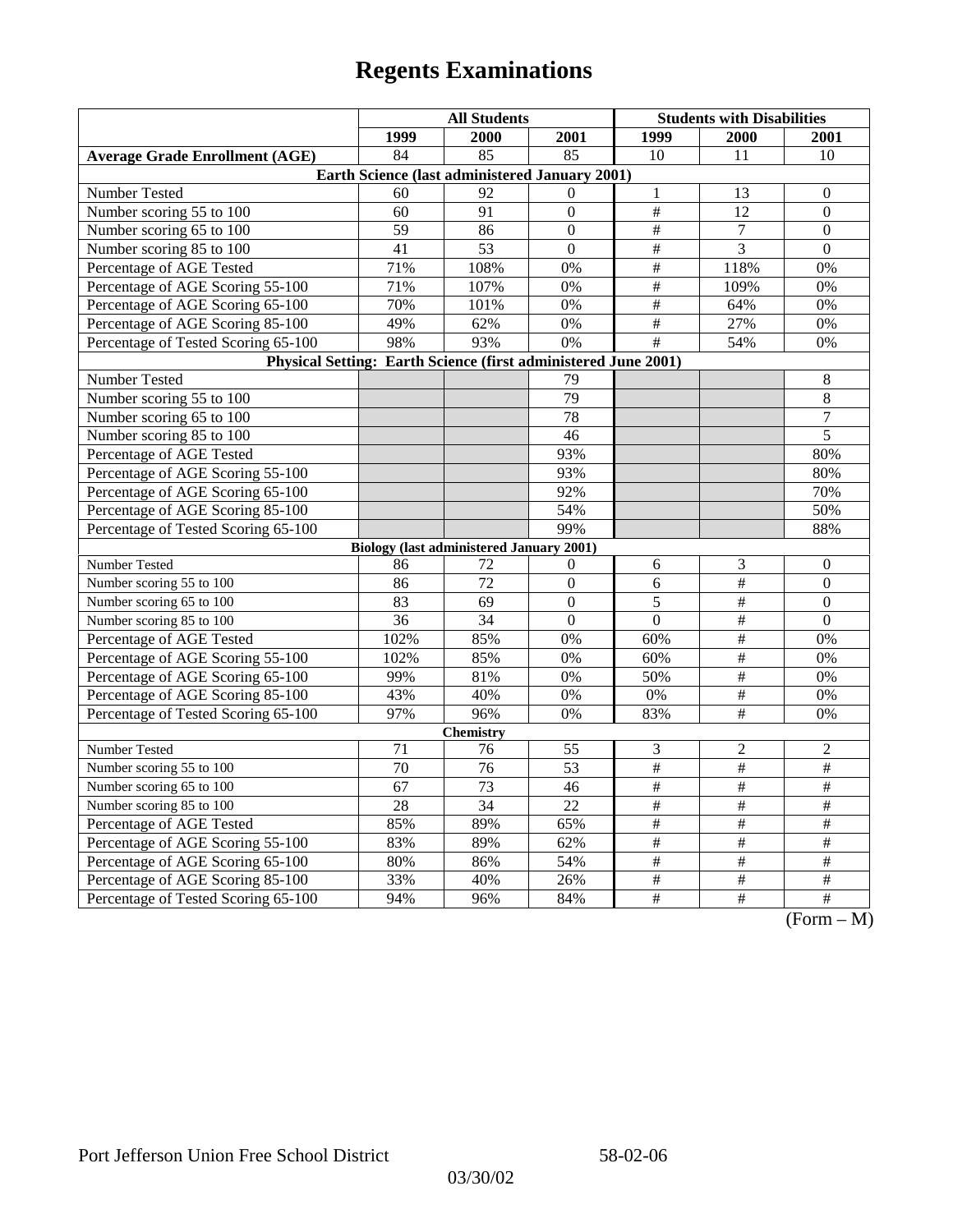|                                                   | <b>All Students</b> |      |      | <b>Students with Disabilities</b> |              |                |  |  |
|---------------------------------------------------|---------------------|------|------|-----------------------------------|--------------|----------------|--|--|
|                                                   | 1999                | 2000 | 2001 | 1999                              | 2000         | 2001           |  |  |
| <b>Average Grade Enrollment (AGE)</b>             | 84                  | 85   | 85   | 10                                | 11           | 10             |  |  |
| Living Environment (first administered June 2001) |                     |      |      |                                   |              |                |  |  |
| <b>Number Tested</b>                              |                     |      | 77   |                                   |              | 11             |  |  |
| Number scoring 55 to 100                          |                     |      | 77   |                                   |              | 11             |  |  |
| Number scoring 65 to 100                          |                     |      | 77   |                                   |              | 11             |  |  |
| Number scoring 85 to 100                          |                     |      | 41   |                                   |              | 3              |  |  |
| Percentage of AGE Tested                          |                     |      | 91%  |                                   |              | 110%           |  |  |
| Percentage of AGE Scoring 55-100                  |                     |      | 91%  |                                   |              | 110%           |  |  |
| Percentage of AGE Scoring 65-100                  |                     |      | 91%  |                                   |              | 110%           |  |  |
| Percentage of AGE Scoring 85-100                  |                     |      | 48%  |                                   |              | 30%            |  |  |
| Percentage of Tested Scoring 65-100               |                     |      | 100% |                                   |              | 100%           |  |  |
| <b>Physics</b>                                    |                     |      |      |                                   |              |                |  |  |
| Number Tested                                     | 46                  | 39   | 48   | $\mathbf{0}$                      | $\mathbf{0}$ | $\mathfrak{2}$ |  |  |
| Number scoring 55 to 100                          | 44                  | 39   | 48   | $\Omega$                          | $\theta$     | #              |  |  |
| Number scoring 65 to 100                          | 42                  | 37   | 44   | $\mathbf{0}$                      | $\theta$     | #              |  |  |
| Number scoring 85 to 100                          | 9                   | 15   | 18   | $\Omega$                          | $\Omega$     | #              |  |  |
| Percentage of AGE Tested                          | 55%                 | 46%  | 56%  | 0%                                | 0%           | #              |  |  |
| Percentage of AGE Scoring 55-100                  | 52%                 | 46%  | 56%  | $0\%$                             | 0%           | #              |  |  |
| Percentage of AGE Scoring 65-100                  | 50%                 | 44%  | 52%  | 0%                                | 0%           | #              |  |  |
| Percentage of AGE Scoring 85-100                  | 11%                 | 18%  | 21%  | 0%                                | $0\%$        | #              |  |  |
| Percentage of Tested Scoring 65-100               | 91%                 | 95%  | 92%  | 0%                                | 0%           | #              |  |  |

(Form – N)